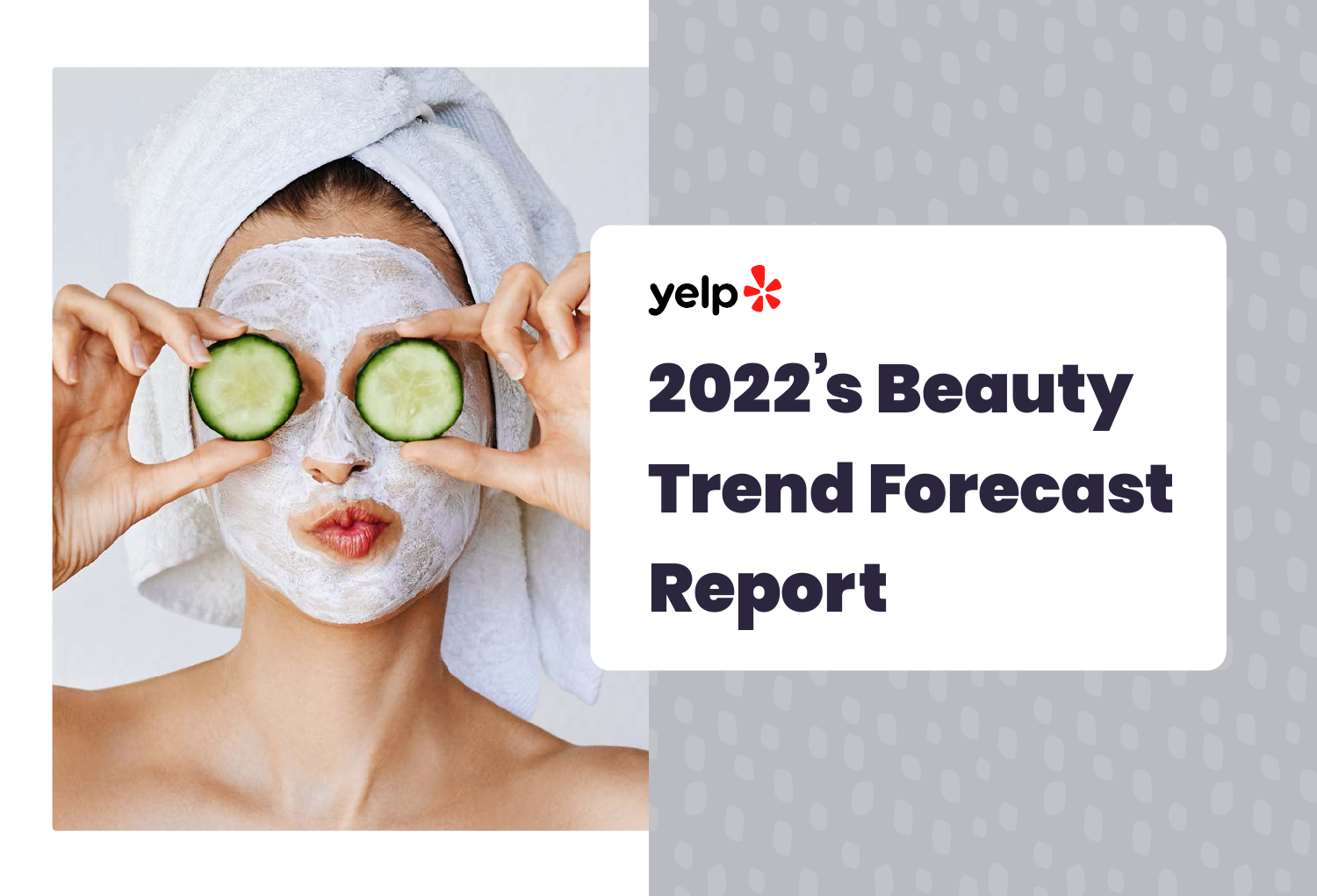**With 23 days left until the new year it is time to start manifesting your best self for 2022. When you look your best you feel your best, and as the go-to guide for all things local, our users are constantly searching Yelp to find the top salons, spas and other businesses to meet their beauty needs.**

What hairstyle and beauty treatments will give you that filtered look IRL? In 2022, beauty and wellness will offer more options to both enhance your natural beauty with treatments like lip blushing and glow facials, and show off your unique style with nail art and mullets - yes, you heard us right.

In order to forecast a whole new year's worth of beauty trends, Yelp's data science team started by using review data to find a list of words and phrases that were rising the fastest and most significantly between 2020 and 2021, across beauty categories.

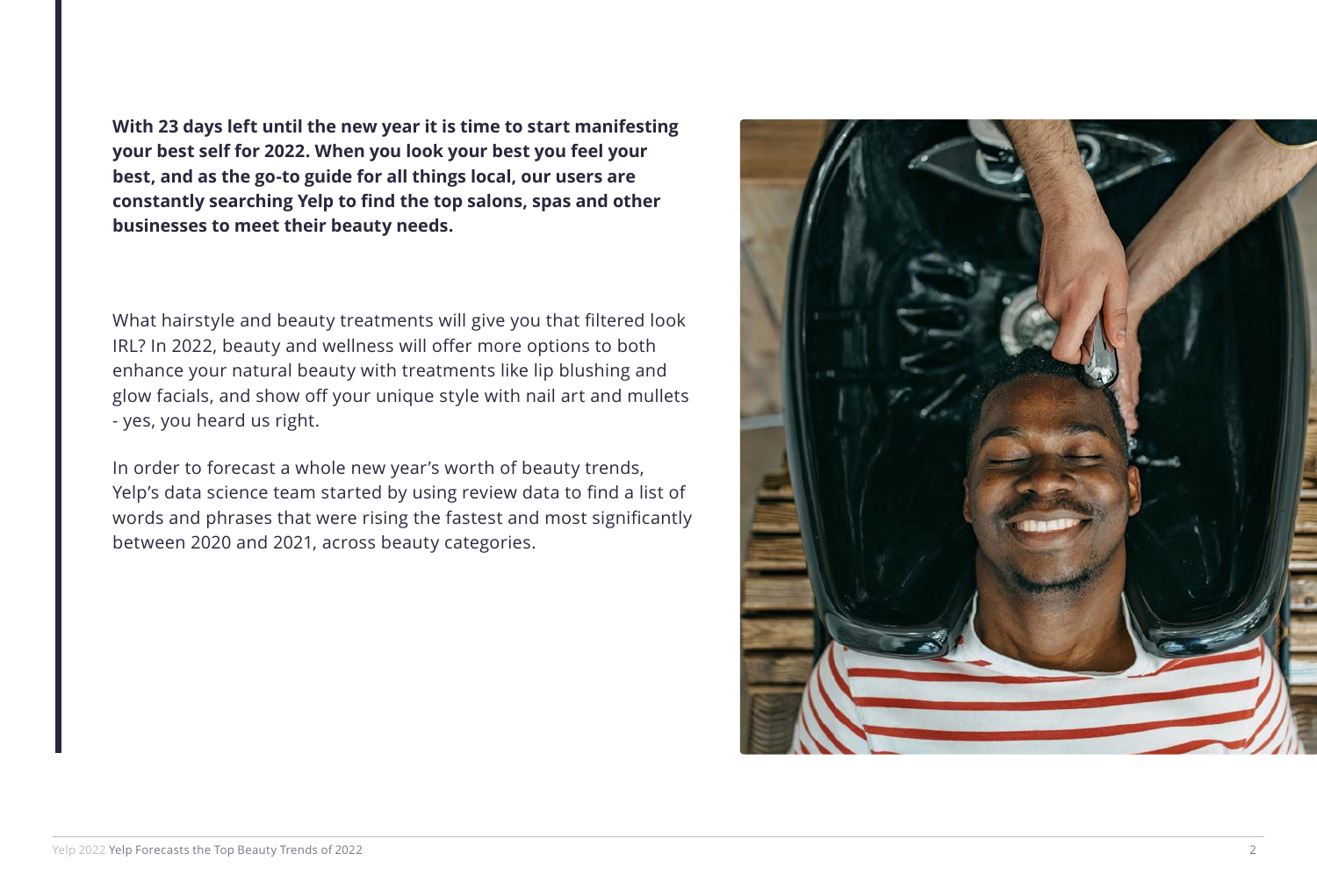### **Next Level Lips - Lip Flips and Lip Blushing**

People are kissing their old lip kits goodbye and embracing new lip treatment[s. Tik-tokers](https://www.glossy.co/beauty/tiktoks-cosmetic-aesthetic-obsession-the-lip-flip/) are popularizing the lip flip (up **107%**), driving many to try it out for themselves at med spa[s like Plump in N](https://www.plumplife.com/)YC. The perfect pout isn't only about shape – Lip blushing (up **130%**) migh[t save some time](https://www.shape.com/lifestyle/beauty-style/what-is-lip-blushing) on your morning beauty routine as you transition back to office life. Businesses lik[e Elite Permanent Makeup](https://www.yelp.com/biz/elite-permanent-makeup-los-angeles-3?uid=qa_z2IbZ1jXw9OQhnoPDkw&utm_campaign=www_business_share_popup&utm_medium=copy_link&utm_source=(direct)) in Los Angeles, which has 4.5 stars and almost 800 reviews, specialize in the treatment.

- **> Searches for lip flip were up 107%**
- **> Searches for lip blushing were up 130%**

#### **Retro Hair Revival**

It's not just workplaces that are opting for a hybrid model; the infamous '70s mullet is making a comeback. Lil Nas  $X$  an[d Florence Pugh ar](https://www.popsugar.com/beauty/florence-pugh-pixie-mullet-haircut-48581179)e just two of the many stars reviving the "business in the front, party in the back" style. Yelp searches for "mullet" are up **73%** – a trend we expect to continue in 202[2. Curtain bangs](https://www.cosmopolitan.com/uk/beauty-hair/celebrity-hair-makeup/a38158026/jodie-comer-curtain-bangs/), another disco-era favorite, are exploding in popularity with an increase of **828%** in searches on Yelp.

**> Searches for mullets were up 73%.**

**> Searches for curtain bangs were up 828%.**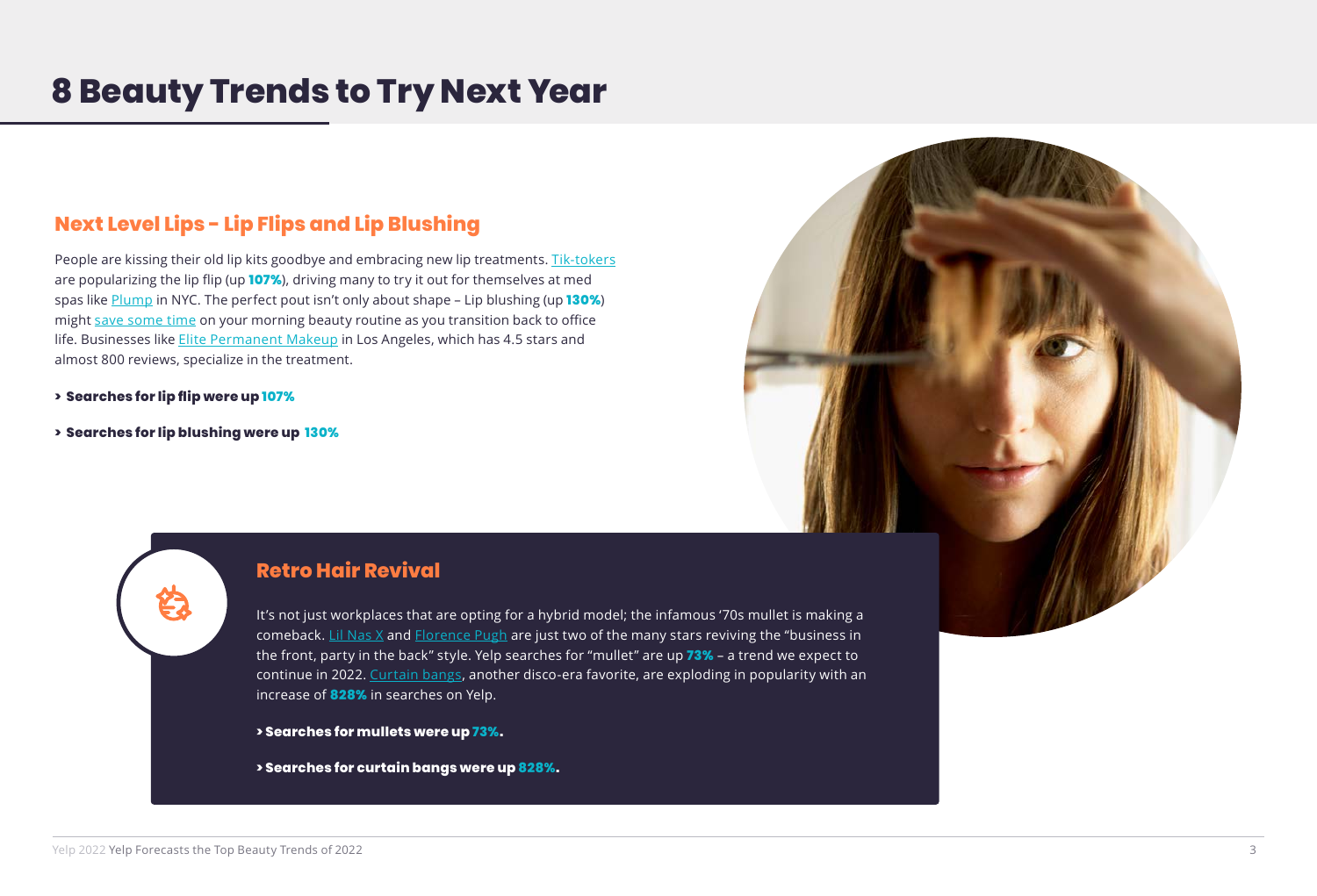#### **Body Contour**

Body shaping continues to offer variety for those looking for a new silhouette. Traditional body contour continues to trend in popularity (up **35%**) and for those looking for similar results without the surgery, procedures like Emsculpt (up **24%**) are a new favorite on Yel[p. Dvida Med Spa](https://www.yelp.com/biz/dvida-med-spa-chicago-3?hrid=XizHgqajhIcUv-A-dLBKHQ) in Chicago, which has 4.5 stars and 250+ reviews is a favorite for non-invasive body sculpting treatments like emsculpt.

**> Searches for traditional body contour were up 35%.**

**> Searches for Emsculpt were up 24%.**

#### **Nailed it**

**If a year of hand sanitizer and hand washing has left your fingers in need of TLC, next year will find many of us reinvesting in manicures. Nail art (up 75%) continues to trend with designs that are** [more intricate](https://www.harpersbazaar.com/beauty/nails/g35017923/2021-nail-trends/) **than ever. And we expect** [almond shaped nails](https://www.glamour.com/gallery/almond-shaped-nail-ideas) **(up 146%) to be a favorite in the year ahead. If you're looking for some nail art inspo check out Austin Texas** [Dream Spa](https://www.yelp.com/biz/dream-spa-austin-2?hrid=nlqJSQw6nA-mfdbFAoPiKw) **on Yelp.** 

**> Searches for nail were up 75%.**

**> Searches for alomnd shaped nails were up 146%.**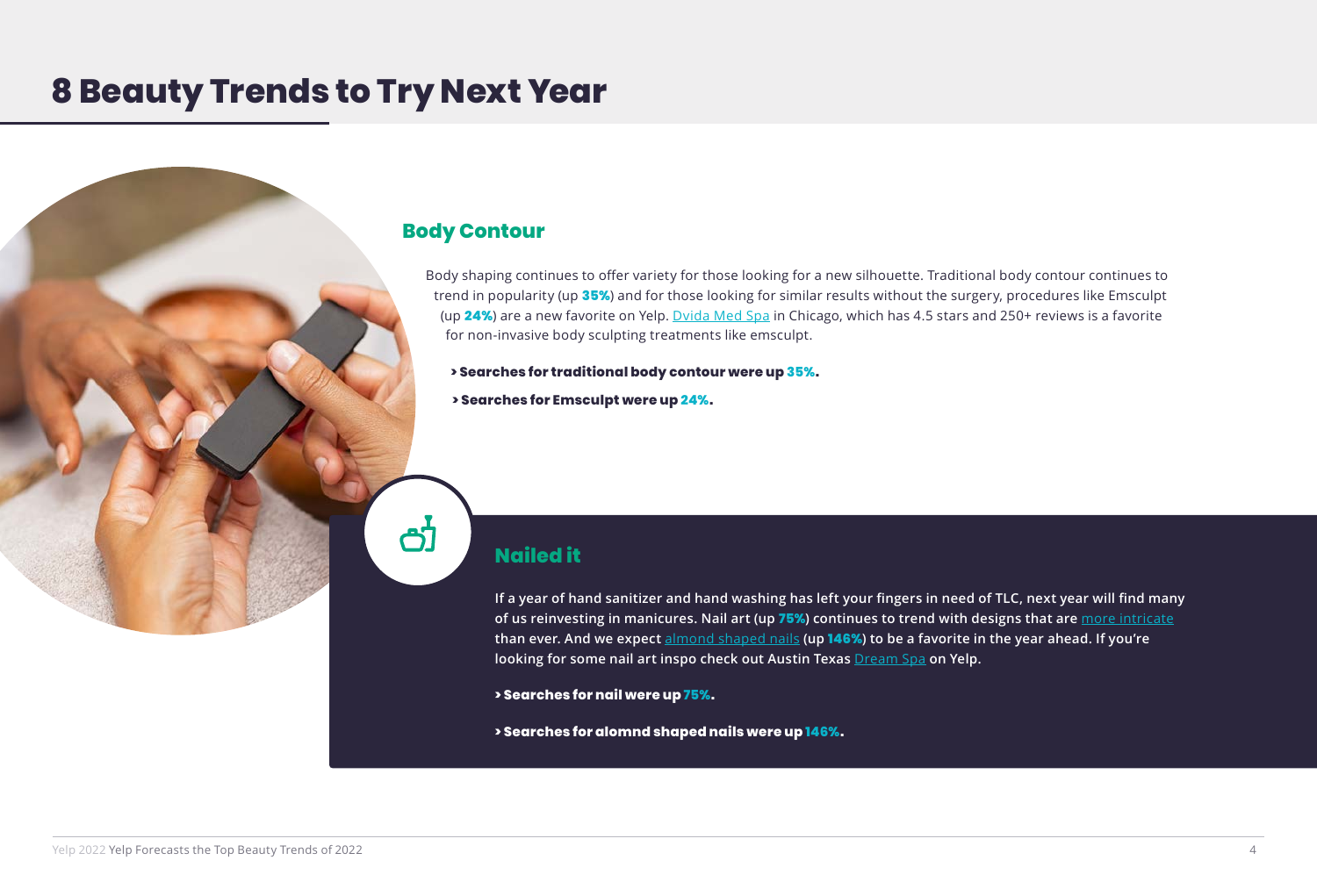#### **Glow Up**

Facials are always in style, and right now the Glow Facial – which involves stimulating oxygenation and circulation through product and massage techniques, is up **66%**, making it the most popular facial among Yelp users looking to revitalize and rejuvenate their skin. *Irene's Skintopia* in Los Angeles provides over a dozen types of facials including the Glow Facial.

#### **> Searches for glow facials were up 66%.**



#### **PRF Injections**

Platelet rich fibrin, aka the cousin of platelet-rich plasma, aka PRF, is used to treat signs of aging on the face and scalp. With searches for the treatment up **44%**\*\*, we're predicting it goes mainstream in 2022.

**> Searches were up 44% for PRF injections.**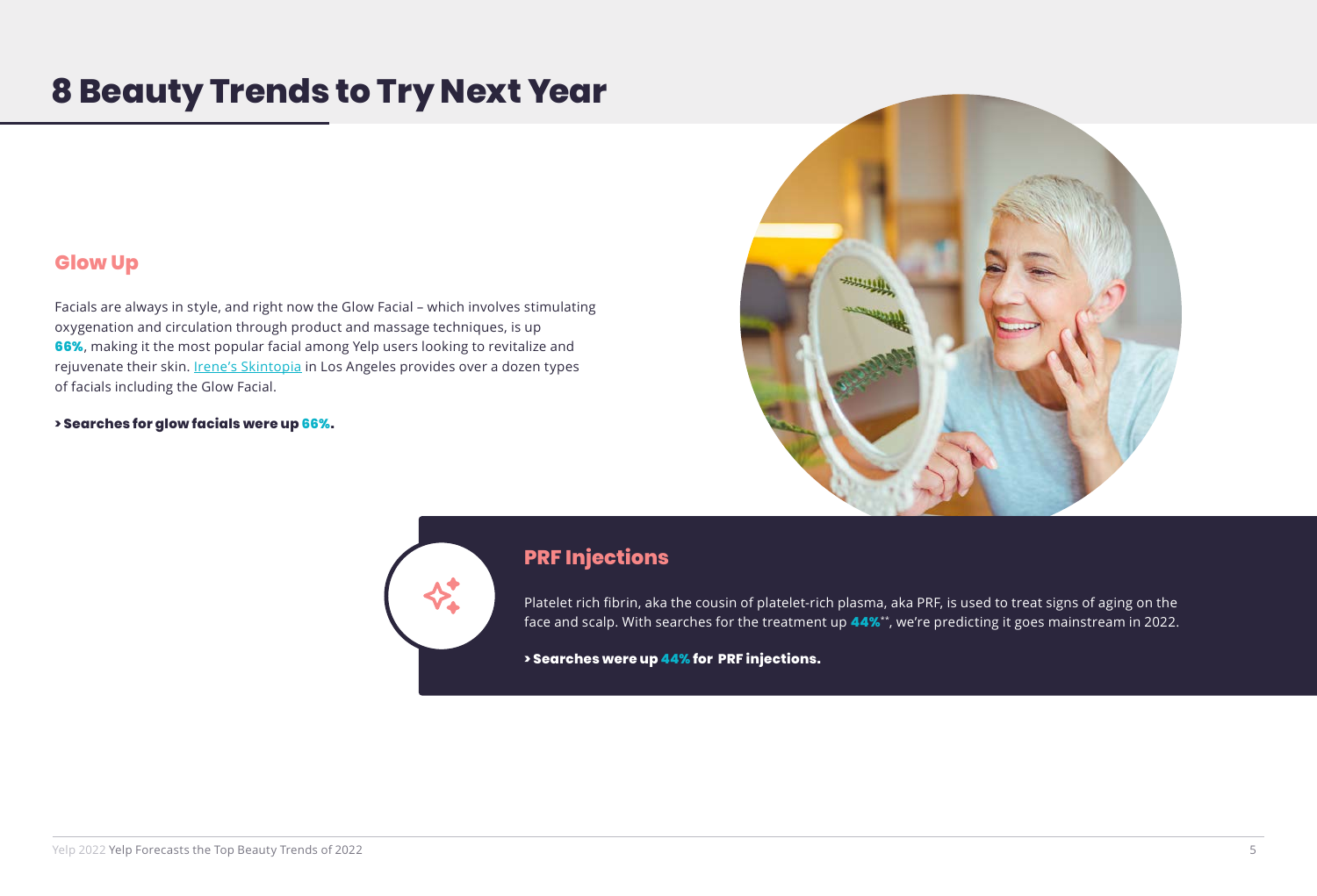#### **The Other Botox**

Despite its name, there are no needles involved in Hair Botox. Likened to a strong hydrating mask, this cousin of the popular Keratin treatment is growing in popularity, and Yelp searches for the deep conditioning treatment are up **22%**.

**> Searches for hair Botox were up 22%.**



**While there are dozens of makeup tricks to slim the appearance of your face, some are opting for a more permanent fix. Chrissy Teigen opted for** [buccal fat removal](https://people.com/health/chrissy-teigen-buccal-fat-removal-plastic-surgeon-breaks-down-the-procedure/) **to slim her cheeks. On Yelp, searches for this procedure are up 16%.**

**> Searches for buccal fat removal were up 16%.**

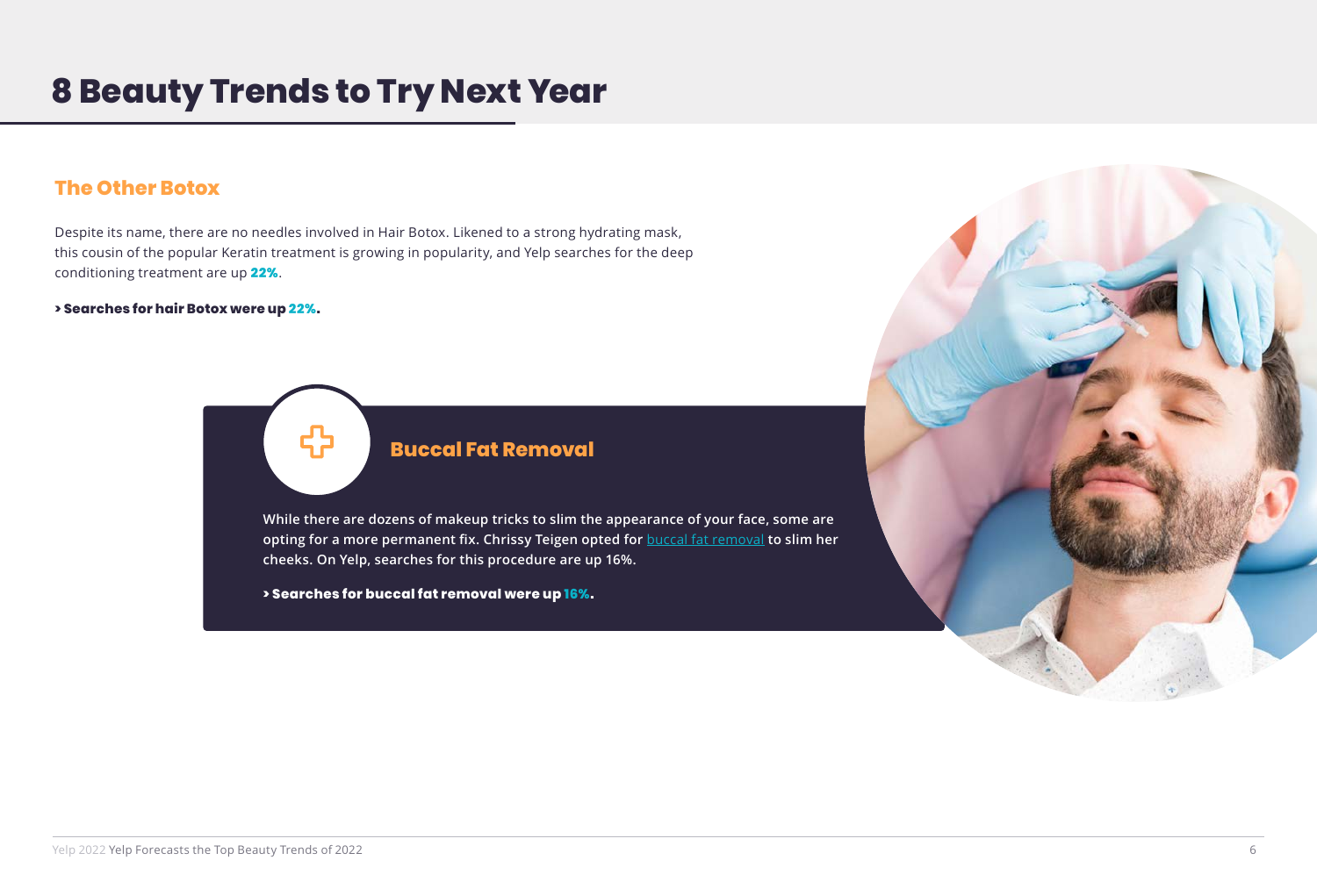## **Methodology**

To gather an understanding of trending topics, Yelp's data science team identified trends within search text by measuring the frequency of certain phrases related to beauty searched for by Yelp users. In addition, further curation of the terms evaluated was performed with the expertise of Yelp Trend Expert Tara Lewis. To understand how the search volume of these terms changed over time, we compared the frequency of the phrases against their frequencies from prior periods.

All stats are year-to-date comparing January - October 2021 to January - October 2020 unless otherwise noted.

\*\*1 Month changes compare October 2021 to September 2021